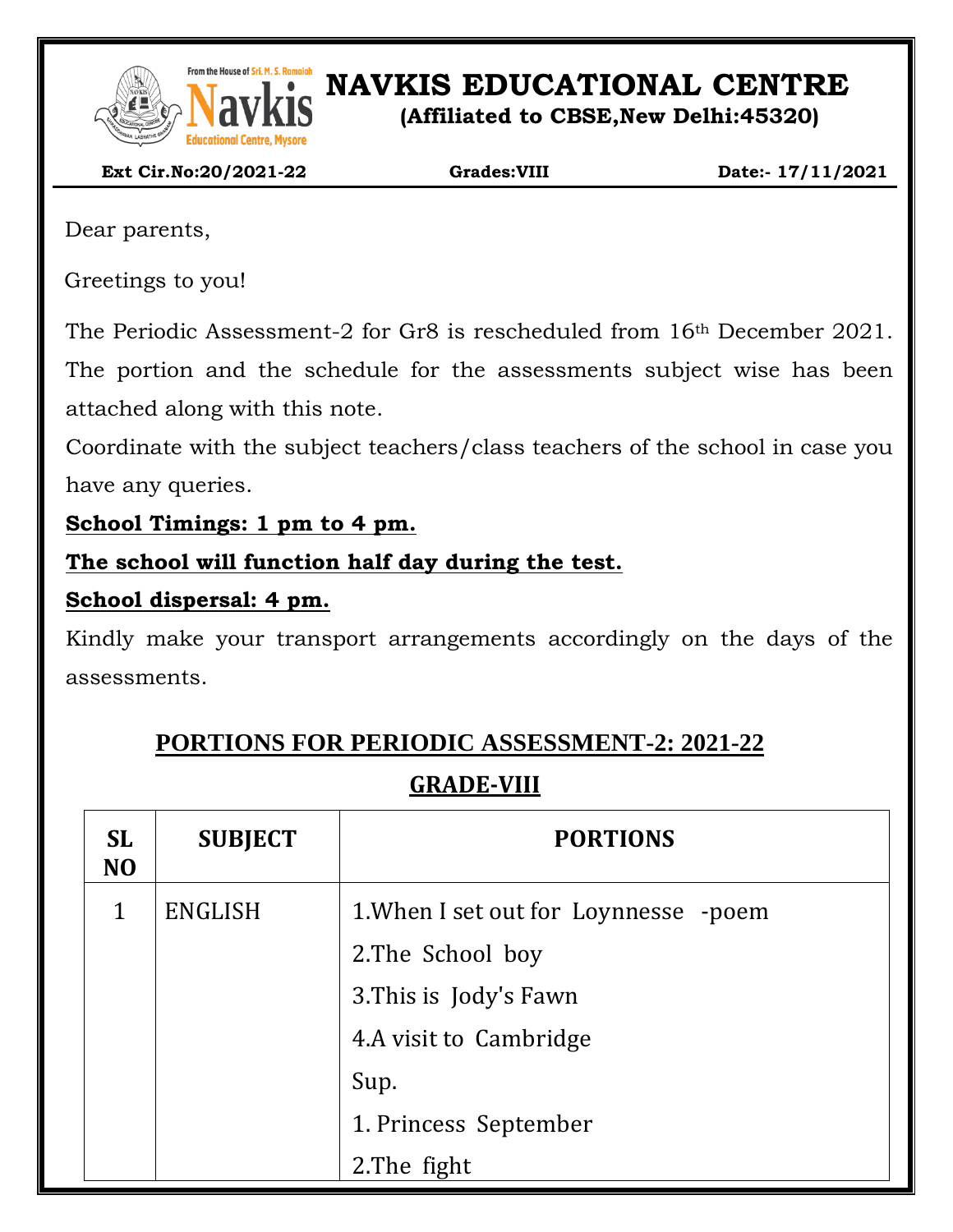|                |                                       | 3. The open Window                     |
|----------------|---------------------------------------|----------------------------------------|
|                |                                       | Grammar                                |
|                |                                       | 1. Phrases and Idioms                  |
|                |                                       | 2. Essay writing                       |
|                |                                       | 3. Write the noun form                 |
|                |                                       | 4. Add - ly to the adjective.          |
|                |                                       | 5. Complete the sentences.             |
| $\overline{2}$ | <b>II LANGUAGE</b><br><b>KANNADA</b>  | $1$ . ಹೂವಾದ ಹುದುಗಿ                     |
|                |                                       | $2.$ ಯಶೋಧರೆ                            |
|                |                                       | 3. ವಚನಾಮೃತ                             |
|                |                                       | $4.$ ಆಹುತಿ                             |
|                |                                       | * ವ್ಯಾಕರಣ                              |
| 3              | <b>III LANGUAGE</b><br><b>KANNADA</b> | * ಮಹಿಳಾ ದಿನಾಚರಣೆ                       |
|                |                                       | * ಸರ್ವಜ್ಞನ ತ್ರಿಪದಿಗಳು                  |
|                |                                       | * ವೀರ ಅಭಿಮನ್ಯು                         |
|                |                                       | * ಪ್ರವಾಸ ಹೋಗೋಣ                         |
| 4              | <b>II LANGUAGE</b><br><b>HINDI</b>    | $1.$ कामचोर                            |
|                |                                       | $2.$ जब सिनेमा $\,$ ने बोलना $\,$ सीखा |
|                |                                       | $3.$ सुदामा चरित                       |
| 5              | <b>III LANGUAGE</b>                   | हम भी वापस जाएंगे                      |
|                | <b>HINDI</b>                          | बच्चो की दुनिया<br>रूतुएँ              |
| 6              | <b>MATHEMATICS</b>                    | 1. Comparing quantities                |
|                |                                       | 2. Exponents and Powers                |
|                |                                       | 3. Practical Geometry                  |
| $\overline{7}$ | <b>SCIENCE</b>                        | 1. Coal and Petroleum                  |